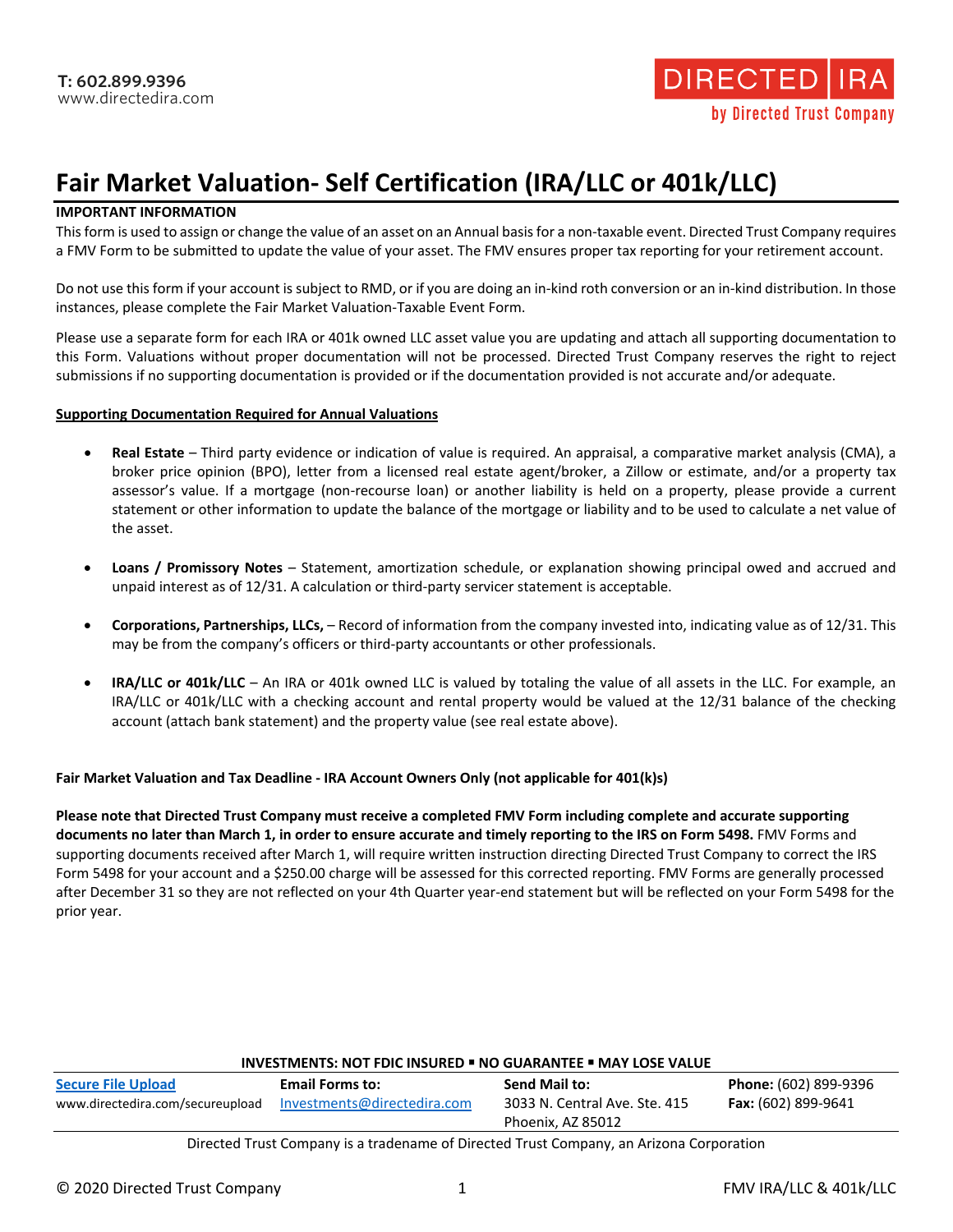

# **Fair Market Valuation Form- Self Certification (IRA/LLC & 401k/LLC)**

## **IMPORTANT INFORMATION**

This form is used to assign or change the value of an asset (IRA/LLC or 401k/LLC) on an Annual basis for a non-taxable event. Directed Trust Company requires a FMV Form to be submitted to update the value of your asset(s). The FMV ensures proper tax reporting for your retirement account.

Attach all supporting documentation to this Form. Valuations without proper documentation will not be processed. Directed Trust Company reserves the right to reject submissions if no supporting documentation is provided or if the documentation provided is not accurate and/or adequate.

| 1. Account Owner Information<br>First Name: |                | MI: | Last Name:    |               |
|---------------------------------------------|----------------|-----|---------------|---------------|
| Last 4 of SSN:                              | Date of Birth: |     | Phone Number: |               |
| Directed Trust Company Account Number:      |                |     |               | Account Type: |

#### **2. Assets held within an IRA or 401k owned LLC- Worksheet**

This should only be filled out if you have assets directly held by an IRA or 401k owned LLC. If you have multiple LLC's owned by an IRA or 401k please use a separate form for each LLC. If assets are held directly by your retirement account, please use the Fair Market Valuation-Self Certification Account form for that specific asset type.

#### **Name of IRA or 401k LLC**: \_\_\_\_\_\_\_\_\_\_\_\_\_\_\_\_\_\_\_\_\_\_\_\_\_\_\_\_\_\_\_\_\_\_\_\_\_\_\_\_\_\_\_\_\_\_\_\_

|                                            | This Valuation is being completed for the Tax Year Ending 20 |                                                                           |                                                                                                          |
|--------------------------------------------|--------------------------------------------------------------|---------------------------------------------------------------------------|----------------------------------------------------------------------------------------------------------|
|                                            | Checking Account Value as of 12/31                           |                                                                           | □ Bank Statement Attached                                                                                |
|                                            |                                                              |                                                                           |                                                                                                          |
| <b>Savings or Additional Account Value</b> |                                                              |                                                                           | $\Box$ Bank Statement Attached                                                                           |
| as of 12/31                                |                                                              | $\frac{1}{2}$                                                             | $\Box$ Not applicable                                                                                    |
|                                            |                                                              |                                                                           |                                                                                                          |
| Real<br>Property                           | Address, Parcel ID or Partial Legal Description              |                                                                           | $\Box$ Attach Third Party Information<br>(appraisal, CMA, BPO, assessor<br>value, Zillow/other estimate) |
| Property                                   | 1.                                                           |                                                                           | Value\$                                                                                                  |
|                                            | 12/31 (attach evidence or explanation of debt) \$            | If applicable, reduce for non-recourse loan or debt on property due as of | Net Value (after debt)<br>$\frac{1}{2}$                                                                  |
| Property                                   |                                                              |                                                                           |                                                                                                          |
|                                            | 2.                                                           |                                                                           | Value: \$                                                                                                |
|                                            | 12/31 (attach evidence or explanation of debt) \$            | If applicable, reduce for non-recourse loan or debt on property due as of | Net Value/Equity for Property<br>$\frac{1}{2}$                                                           |
|                                            |                                                              |                                                                           |                                                                                                          |
| <b>Note</b>                                | <b>Borrower Name, Individual or Company</b>                  |                                                                           | $\Box$ Attach Statement or<br>calculation of principal and<br>interest owed.                             |
|                                            | 1.                                                           |                                                                           |                                                                                                          |
|                                            | 2.                                                           |                                                                           | Value: $\frac{1}{2}$                                                                                     |
|                                            | 3.                                                           |                                                                           |                                                                                                          |
|                                            | 4.                                                           |                                                                           | Value: \$                                                                                                |